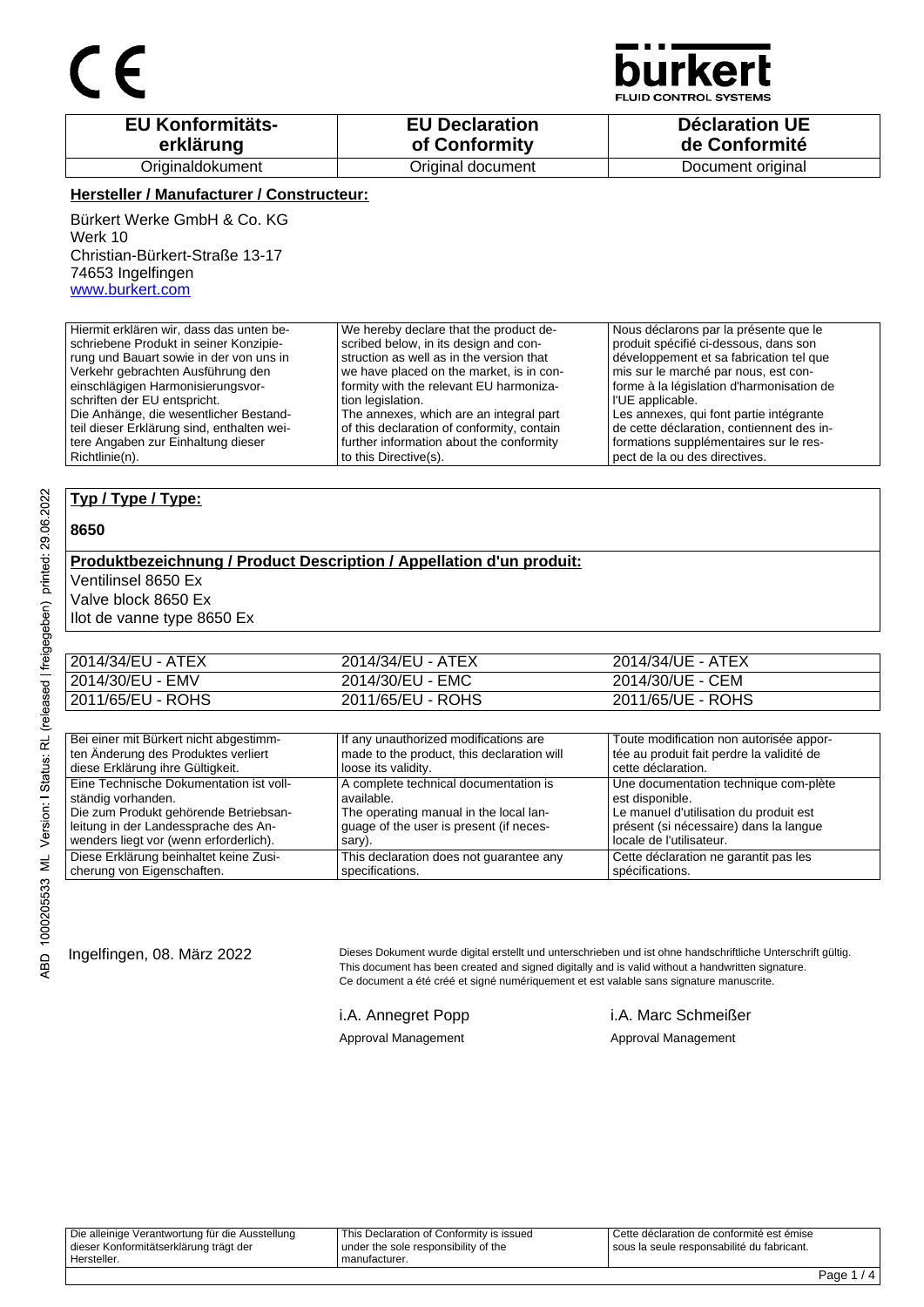



BVS 21 ATEX E 013 X, 16.02.2022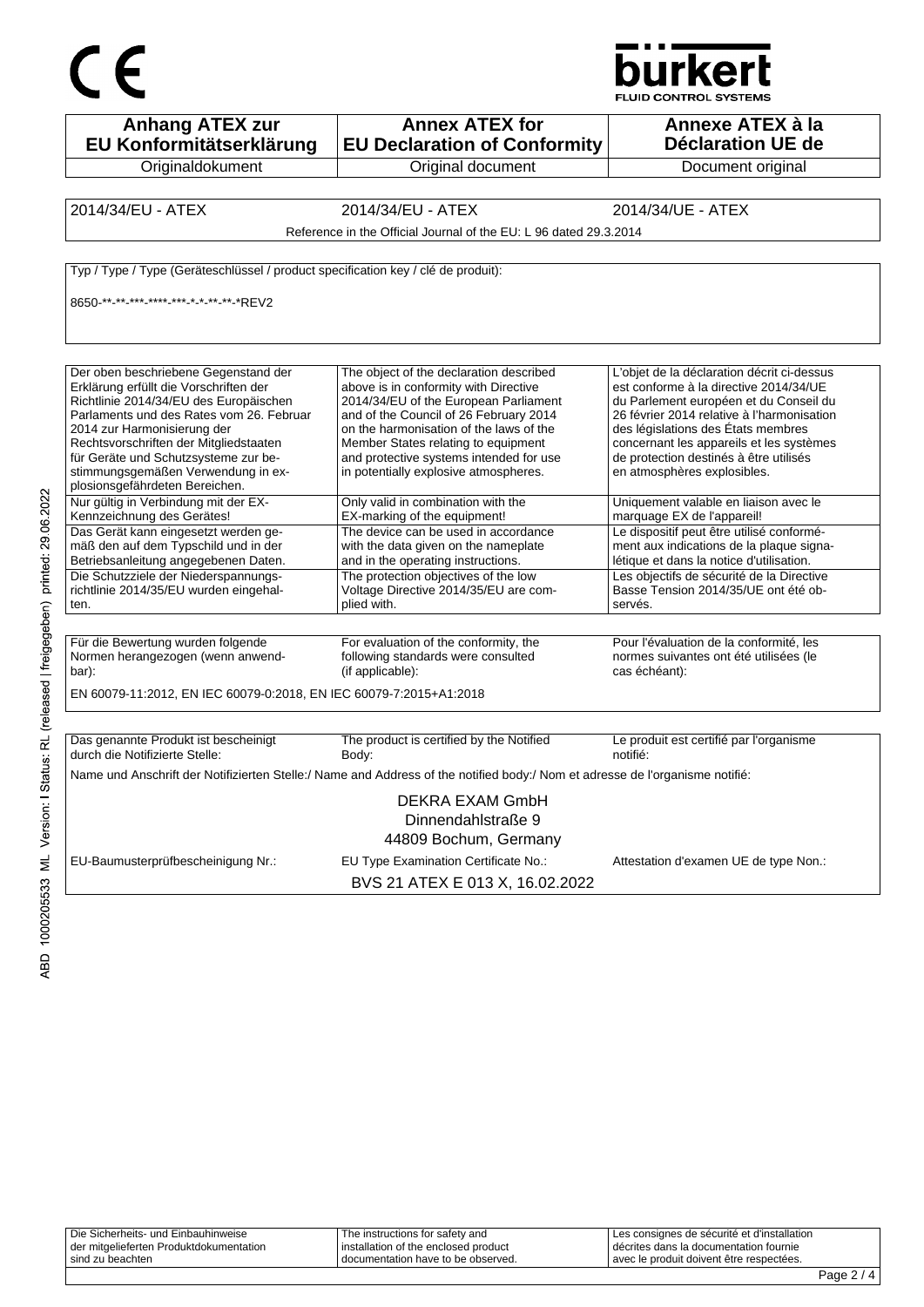# $C \in$



| <b>Anhang EMV zur</b><br>EU Konformitätserklärung                                                                                                                                                                                                                                                   | <b>Annex EMC for</b><br><b>EU Declaration of Conformity</b>                                                                                                                                                                                                                     | Annexe CEM à la<br>Déclaration UE de                                                                                                                                                                                                                                        |
|-----------------------------------------------------------------------------------------------------------------------------------------------------------------------------------------------------------------------------------------------------------------------------------------------------|---------------------------------------------------------------------------------------------------------------------------------------------------------------------------------------------------------------------------------------------------------------------------------|-----------------------------------------------------------------------------------------------------------------------------------------------------------------------------------------------------------------------------------------------------------------------------|
| Originaldokument                                                                                                                                                                                                                                                                                    | Original document                                                                                                                                                                                                                                                               | Document original                                                                                                                                                                                                                                                           |
| 2014/30/EU - EMV                                                                                                                                                                                                                                                                                    | 2014/30/EU - EMC<br>Reference in the Official Journal of the EU: L 96 dated 29.3.2014                                                                                                                                                                                           | 2014/30/UE - CEM                                                                                                                                                                                                                                                            |
| Typ / Type / Type (Geräteschlüssel / product specification key / clé de produit):<br>8650 ** ** ** ** ** ** ** ** ** ** ** **                                                                                                                                                                       |                                                                                                                                                                                                                                                                                 |                                                                                                                                                                                                                                                                             |
| Der oben beschriebene Gegenstand der<br>Erklärung erfüllt die Vorschriften der<br>Richtlinie 2014/30/EU des Europäischen<br>Parlaments und des Rates vom 26. Februar<br>2014 zur Harmonisierung der<br>Rechtsvorschriften der Mitgliedsstaaten<br>über die elektromagnetische Verträglich-<br>keit. | The object of the declaration described<br>above is in conformity with Directive<br>2014/30/EU of the European Parliament<br>and of the Council of 26 February 2014<br>on the harmonisation of the laws of the<br>Member States relating to electroma-<br>gnetic compatibility. | L'objet de la déclaration décrit ci-dessus<br>est conforme à la directive 2014/30/UE<br>du Parlement européen et du Conseil du<br>26 février 2014 relative à l'harmonisa-<br>tion des législations des États membres<br>concernant la compatibilité électro-<br>magnétique. |
| Für die Bewertung wurden folgende<br>Normen herangezogen (wenn anwend-<br>bar):<br>EN 61000-6-2:2019, EN 61000-6-4:2019                                                                                                                                                                             | For evaluation of the conformity, the<br>following standards were consulted<br>(if applicable):                                                                                                                                                                                 | Pour l'évaluation de la conformité, les<br>normes suivantes ont été utilisées (le<br>cas échéant):                                                                                                                                                                          |

| Die Sicherheits- und Einbauhinweise     | The instructions for safety and      | Les consignes de sécurité et d'installation |
|-----------------------------------------|--------------------------------------|---------------------------------------------|
| der mitgelieferten Produktdokumentation | installation of the enclosed product | I décrites dans la documentation fournie    |
| sind zu beachten                        | documentation have to be observed.   | l avec le produit doivent être respectées.  |